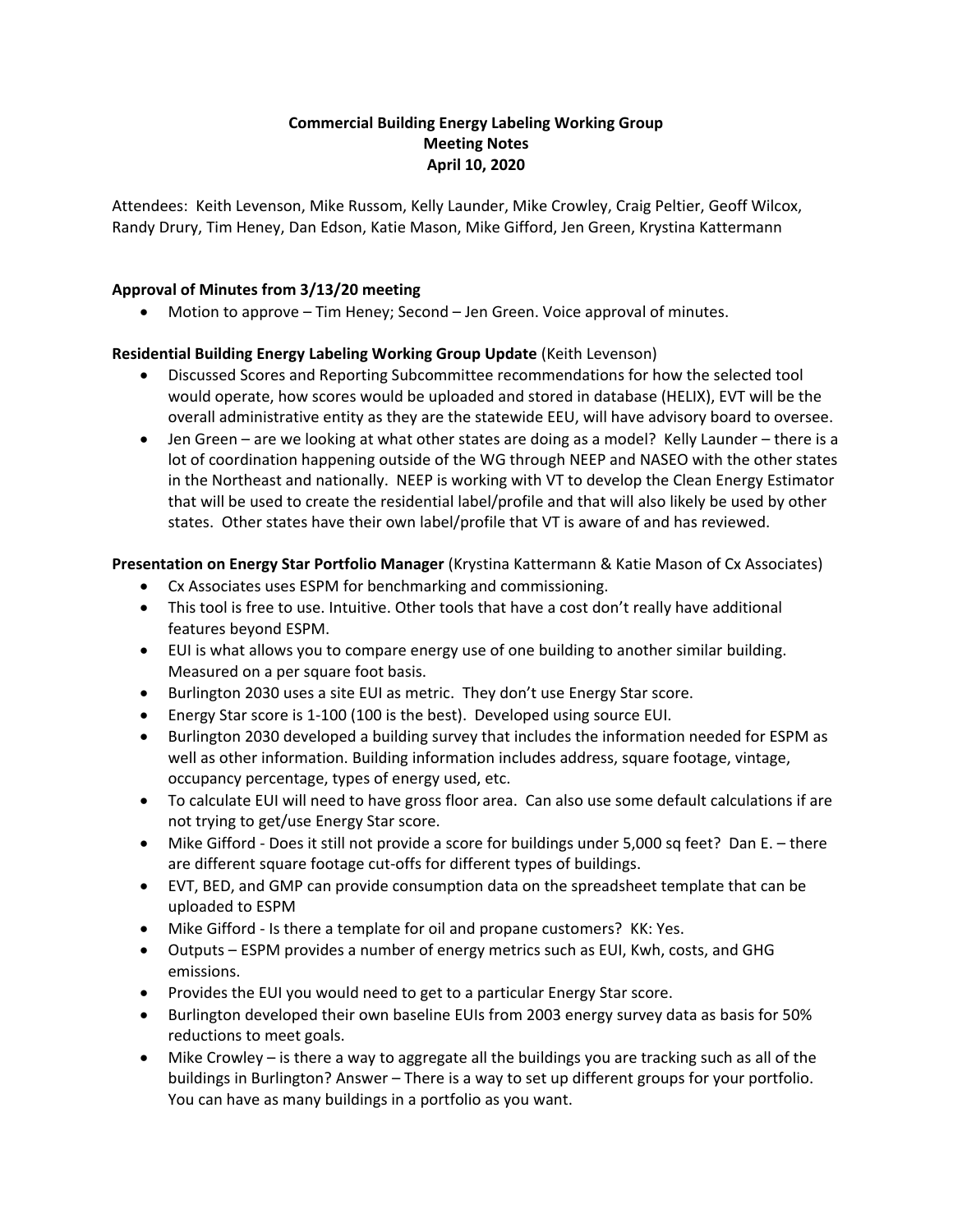- MC if establishing benchmarking requirement for the state would need to create database of all the buildings that are required to benchmark to be sure it was completed.
- All the buildings that are put into ESPM would need to be shared with a particular account to be able to see and compare all of them. Need to add organization/entity that you want to share with as a contact. Can designate the type of access they would have.
- Would probably need to provide step-by-step directions if you need/want the information shared.
- Keith L. how do you aggregate data for MF building? Answer They ask for the utility to aggregate the data for the entire building that they provide. Believe there can be multiple meters for an account. Can set up a MF building as a 'campus' in ESPM.
- ESPM has really good resources/Help desk for questions.
- Jen Green Is there a way to validate the data that goes into ESPM? Is there concern about the accuracy of data put into ESPM by the property owner? Answer – probably some amount of validation that needs to be done. ESPM Jen Green – need to think about what data is required to be put into ESPM. If we don't use Energy Star score then can use some default data. What would quality assurance/check look like? Answer – e.g. Seattle checks on buildings that use default data.
- Mike Russom What type of feedback do you get from property owners on how much work it is? Answer – for Burlington 2030 they are setting this up for building owners. Most probably don't have time to do manual upload. They have customers do the upload every month for them.
- Dan Edson need to discuss the benefits of benchmarking and how to communicate that. Also should discuss how this could be part of an economic stimulus package.
- ESPM has a number of good reporting tools. Statement of energy performance includes the major metrics such as EUI, use of fuel by %, GHG emissions, etc. Can create new templates, which is pretty intuitive. Can select from a large number of energy performance metrics.
- Mike Russom Many municipalities that require benchmarking use visual data presentment maps. Do you know if they use data that is automatically downloaded from ESPM? Answer – not sure but seems like it would be possible. Mike Gifford – Would think the capabilities are there and are being utilized. Could likely work with BCGI to be able to do this.
- Mike Crowley used ESPM in the past and sometimes weren't able to find a good match for building type. Have they run into that problem? Answer – Did a big update to ESPM about 8 years ago and have a lot more building types. But sometimes need to break up square footage by use types.
- Mike C How about mixed usage buildings? Answer We don't use that feature unless absolutely necessary. It complicates peer groups and may not be able to get a score.
- Can they share the presentation so it can be posted on the sharepoint site? Answer Yes.

# **Reports from Subcommittees:**

*Group 1: Research Progress in other jurisdictions (Mike Russom)*

- Mike sent out the research they completed. No questions on that.
- SW Energy Efficiency Partnership will be sending model legislation

# *Group 2: Building Assessors (Geoff Wilcox)*

• Haven't been able to meet yet, but would like to stay on at end of the call to schedule a time.

*Group 3: Building Performance Reporting (Mike Russom)*